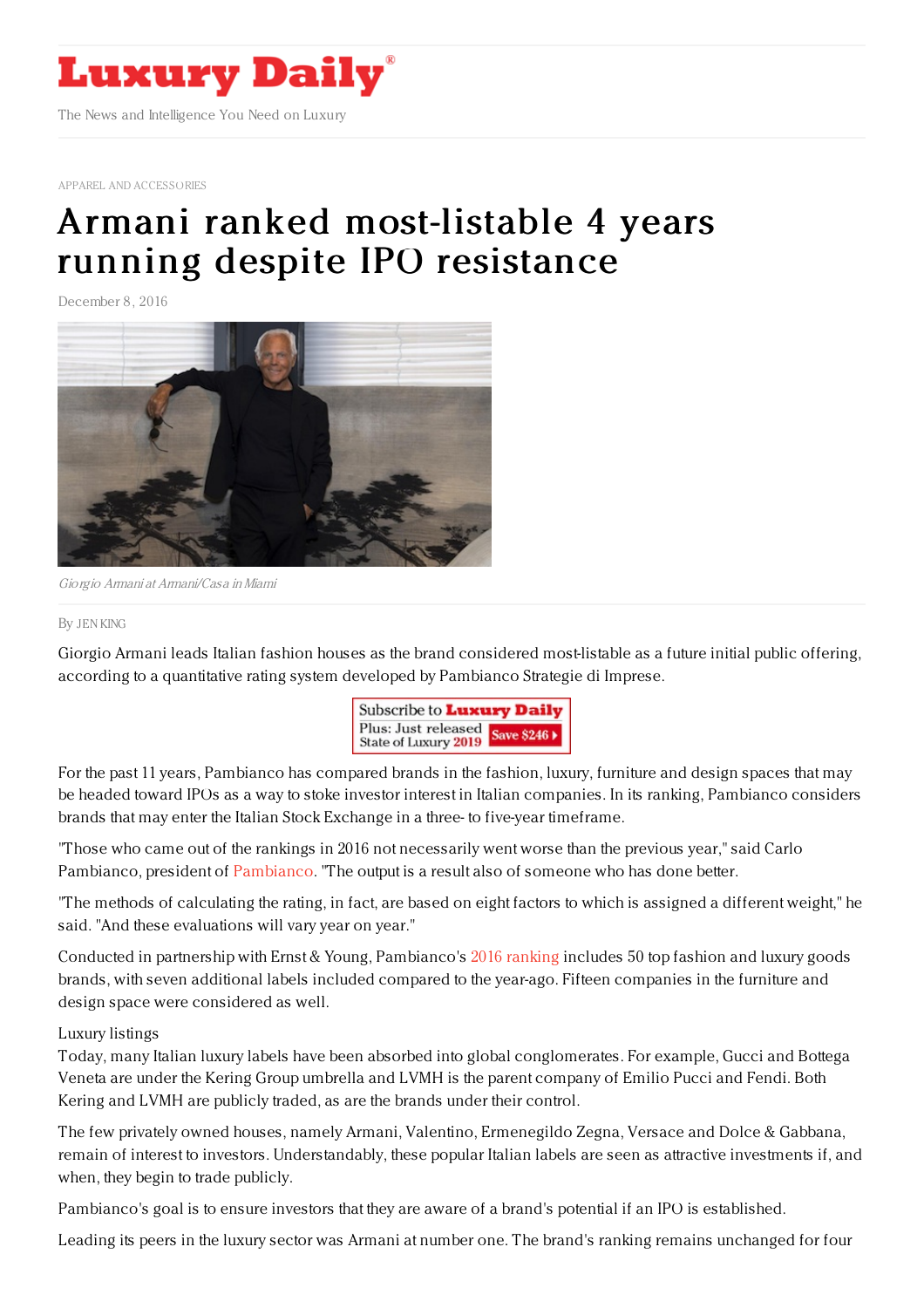### years running.

Although Pambianco ranks Armani as most listable, the brand has made it clear that an IPO is not the direction it wishes to take due to its founding principles of autonomy and independence.



Armani fall/winter 2016 runway show

On July 29, Mr. Armani announced that he will establish a foundation in his name to safeguard the interests and autonomy of the fashion house he began in 1975. Mr. Armani is the brand's sole shareholder and had hinted at the establishment of a foundation to protect the future of Armani as early as 2012.

After 40 years in business, Armani is one of the last independently owned fashion houses of its scale.

Over the years, Mr. Armani has resisted selling to large conglomerates such as Kering or LVMH and has contemplated putting the brand up for initial public offering, but has never committed fully. Similarly, the designer has neither named a designated heir nor has he definitively outlined a plan for the brand's future (see [story](https://www.luxurydaily.com/armani-secures-brands-future-autonomy-independence-with-foundation-set-up/)).

Valentino, owned by Qatari-based Mayhoola and backed by members of the country's royal family, ranked second, up from seventh in 2015. Rumors circulated in 2015 that Valentino, founded by Valentino Garavani in 1960, has planned an IPO for next year, after revenues reach more than \$1 billion, but sources within the brand conflict those reports (see [story](https://www.luxurydaily.com/valentino-beauty-brands-trump-and-counterfeits-news-briefs/)).



Valentino fall/winter 2016 campaign